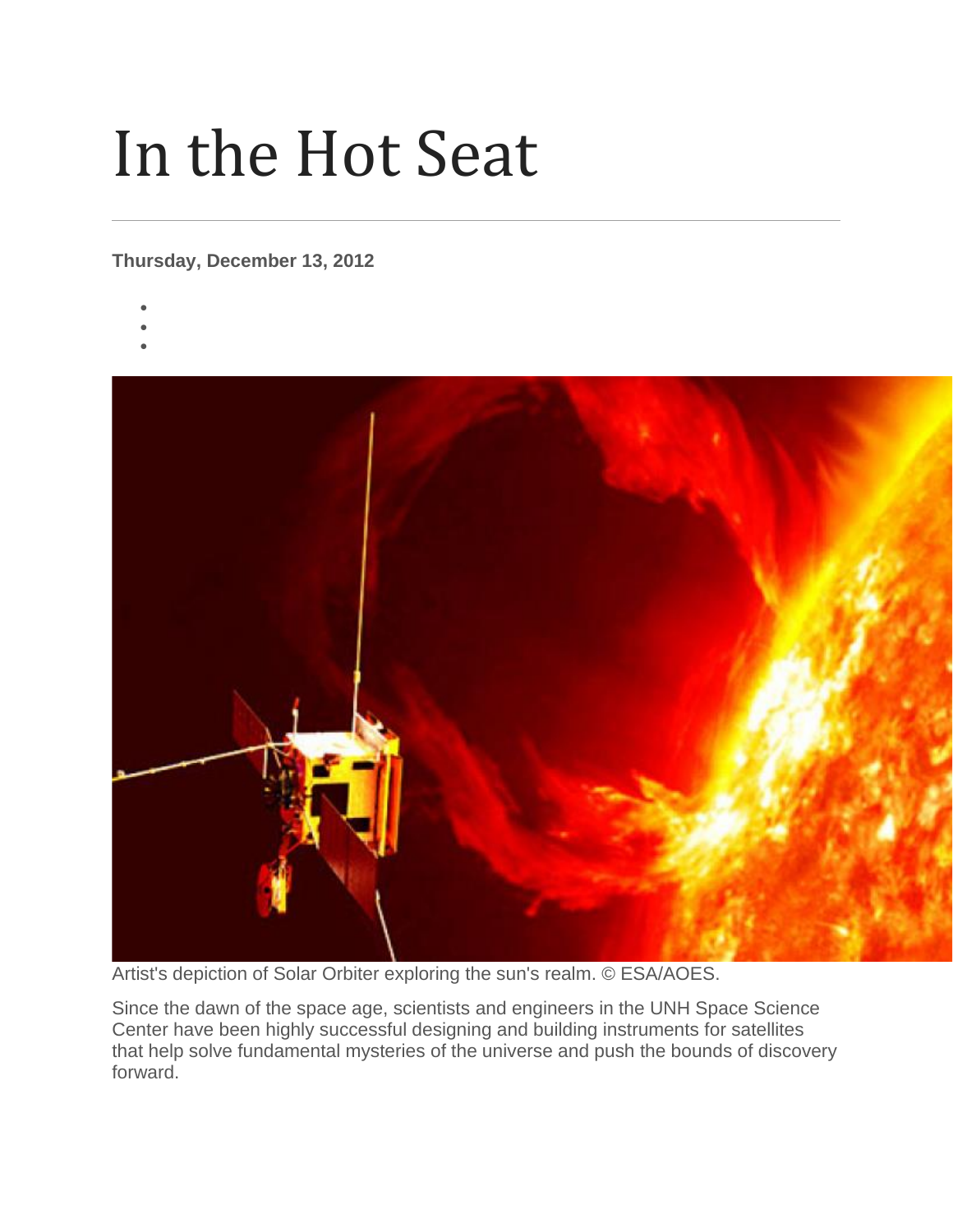This has led to a heritage of in-house expertise and the ability to craft similar instrumentation for successive missions with related science goals. Indeed, a telescope currently being developed for the [Solar Orbiter](http://science.nasa.gov/missions/solar-orbiter/) mission is based on one built at UNH and currently aboard NASA's twin Solar-Terrestrial Observatory (STEREO) spacecraft.

The Solar Orbiter telescope will do work similar to its predecessor but under much more stressful conditions. Being a mere 21 million miles from the sun (that's 71,960,000 miles closer than is Earth), the instrument will have to sweat it out in a region where spacecraft temperatures reach 500 degrees Fahrenheit, squint at light 13 times more intense than at Earth, and withstand highly energetic particles able to go through metal as if it was butter.

"That's one of the biggest challenges for this mission," says research professor Antoinette Galvin, who leads the UNH team developing the Ion Composition Time-of-Flight/Energy Telescope that will be part of the Heavy Ion Sensor. The work is being done under a \$4.67 million subcontract from the Southwest Research Institute (SwRI) lead institution for the sensor aboard the joint European Space Agency/NASA mission. Professor Lynn Kistler is a co-investigator and responsible for making sure all UNH hardware is designed to meet mission science requirements.

The UNH telescope is not an optical telescope but, rather, a detector that can measure individual particles. It's at the very heart of the mission because it will measure—closer to the source than ever before—the particles that explode directly off the sun to create the million-mile-per-hour solar wind, which in turn creates "space weather"—the constant stream of energetic particles that can pose intense radiation hazards to satellites, astronauts, and transpolar aircraft crews.

"Most of the orbiter's instrumentation will be behind a state-of-the-art heat shield nearly a foot thick, but because we have to look directly at the sun and measure these particles, part of our telescope will actually reside in an area cut from the main heat shield specifically for this purpose," says Galvin.

The instrument, in other words, will occupy the hot seat for the entire seven-year mission. A miniature heat shield will afford additional protection, but the telescope aperture must be fully exposed to the elements. Galvin adds, "This is new territory as far as radiation and heat and even just the photo flux, or how brilliant it will be. The closer you are to the sun, the more intense it gets in terms of the number of particles, and we have to worry about the lifetime of our detector because the very thing we measure can destroy it."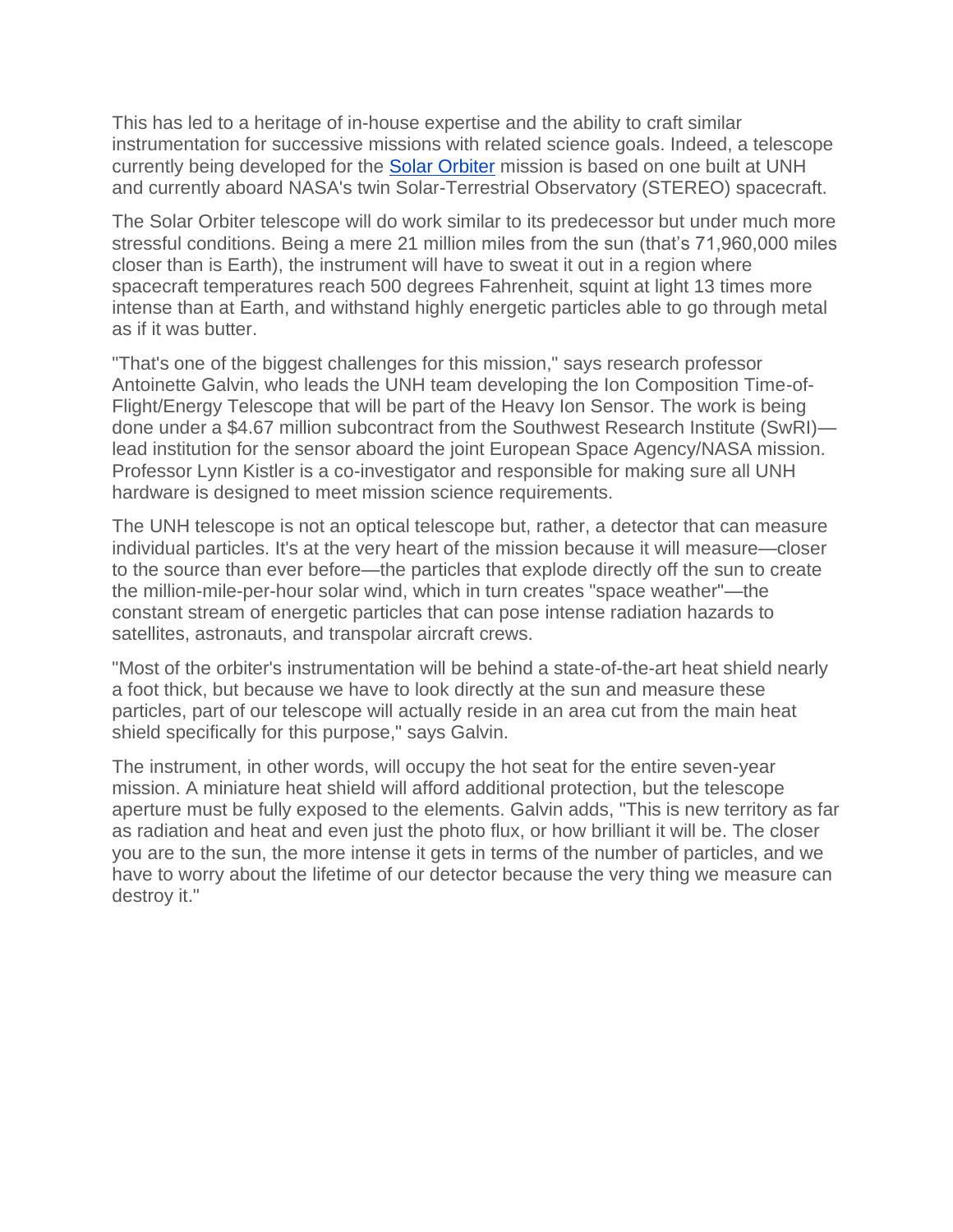

**MARK POPECKI INSPECTS A PROTOTYPE PARTICLE DETECTOR IN A SPACE SCIENCE CENTER CLEANROOM. PHOTO BY KRISTI DONAHUE, UNH-EOS.**

## Close in to "pristine" particles

Solar Orbiter, which is set to launch in 2017, will address today's central heliophysics question: how does the sun create and control the heliosphere—the immense magnetic bubble containing our solar system, solar wind, and the entire solar magnetic field.

To uncover the mysteries, direct measurements of the solar wind plasma (a gas of charged particles), fields, waves, and energetic particles have to be made close enough to the sun so that they are still relatively pristine. Moreover, the spacecraft needs to find a perch at least 30 degrees above the ecliptic plane in which the planets orbit the sun and where the majority of spacecraft are located and make observations—because plasma, particles, and processes can come from regions at high latitudes before getting pushed down to the ecliptic.

Says Galvin, "By the time we see the solar wind it has been processed and changed by interactions in space, and one thing we're trying to uncover is how the solar wind originates and is released. Being closer in and higher up with Solar Orbiter, we should